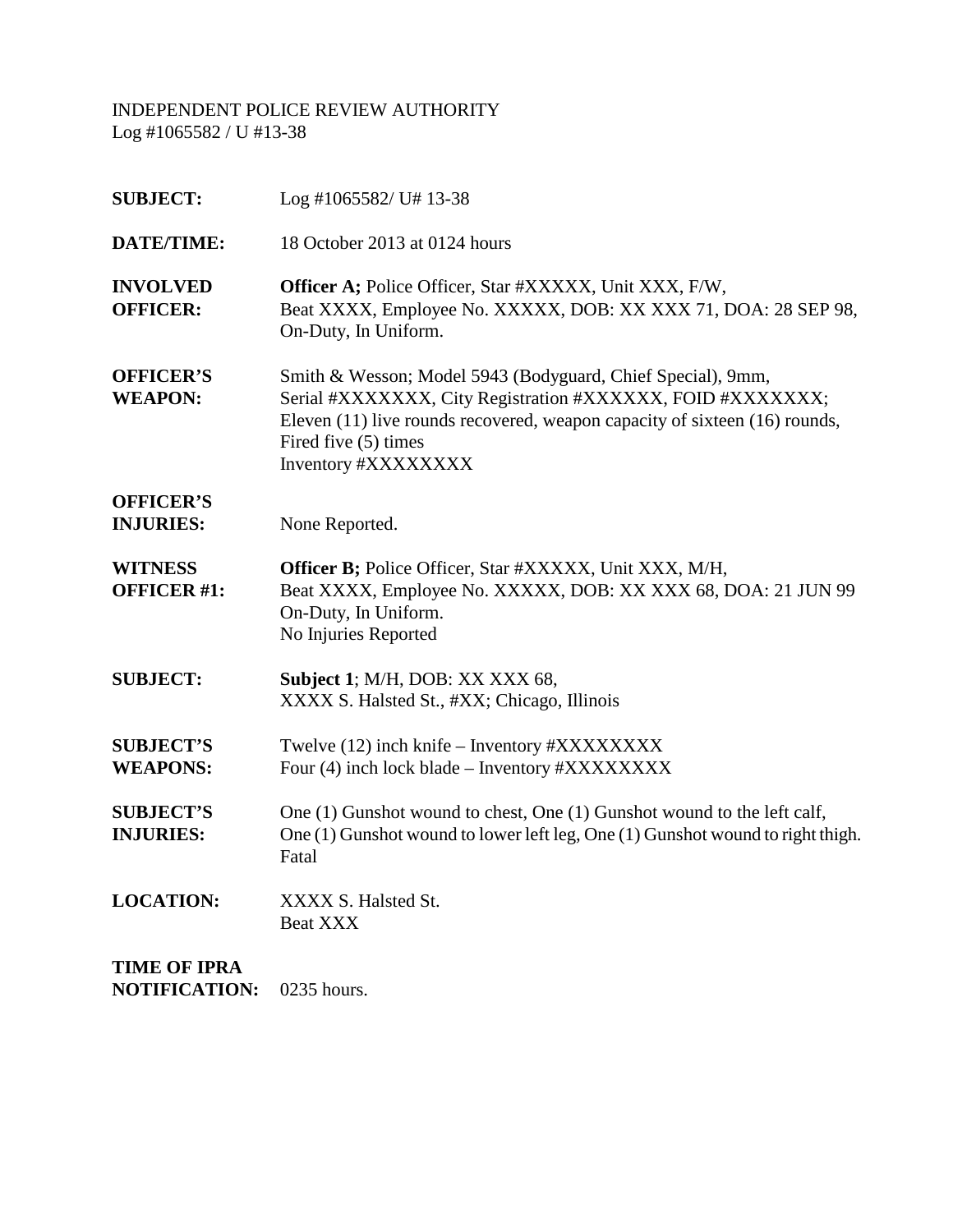### **SUMMARY OF INCIDENT:**

This investigation, in conjunction with information gained through the investigation initiated by the Chicago Police Department, revealed the following.

On 18 October 2013, at approximately 0110 hours, Officers A, #XXXXX and B, #XXXXX, assigned to Beat XXXX, responded to a domestic disturbance at XXXX S. Halsted. Upon their arrival, Officers A and B were met by the victim, Witness 1 in front of the apartment building. Witness 1 informed the officers that she had been beaten, choked and sexually assaulted by her fiancé, Subject 1, and that she feared Subject 1 would kill her. Witness 1 walked the officers to the rear of her second floor apartment and attempted to open the door, but it was locked. Witness 1 knocked on the door and Subject 1 opened the door, at which time Witness 1 observed Subject 1 holding a knife his hands. Witness 1 alerted the officers that Subject 1 was armed. Witness 1 ran down the stairs while Officers A and B stood on the second floor landing, directly in front of the door. Subject 1 stood inside the apartment holding two (2) knives, one in each hand. The officers repeatedly ordered Subject 1 to drop the knives but he refused to comply. Subject 1 then stated words to the effect of, "You'll have to shoot me," and approached the officers as he held the knives in a threatening manner. Officer A discharged her firearm, five (5) times, fatally striking Subject 1. Subject 1 was pronounced dead at the scene. Two (2) knives in close proximity to Subject 1's body were recovered and inventoried.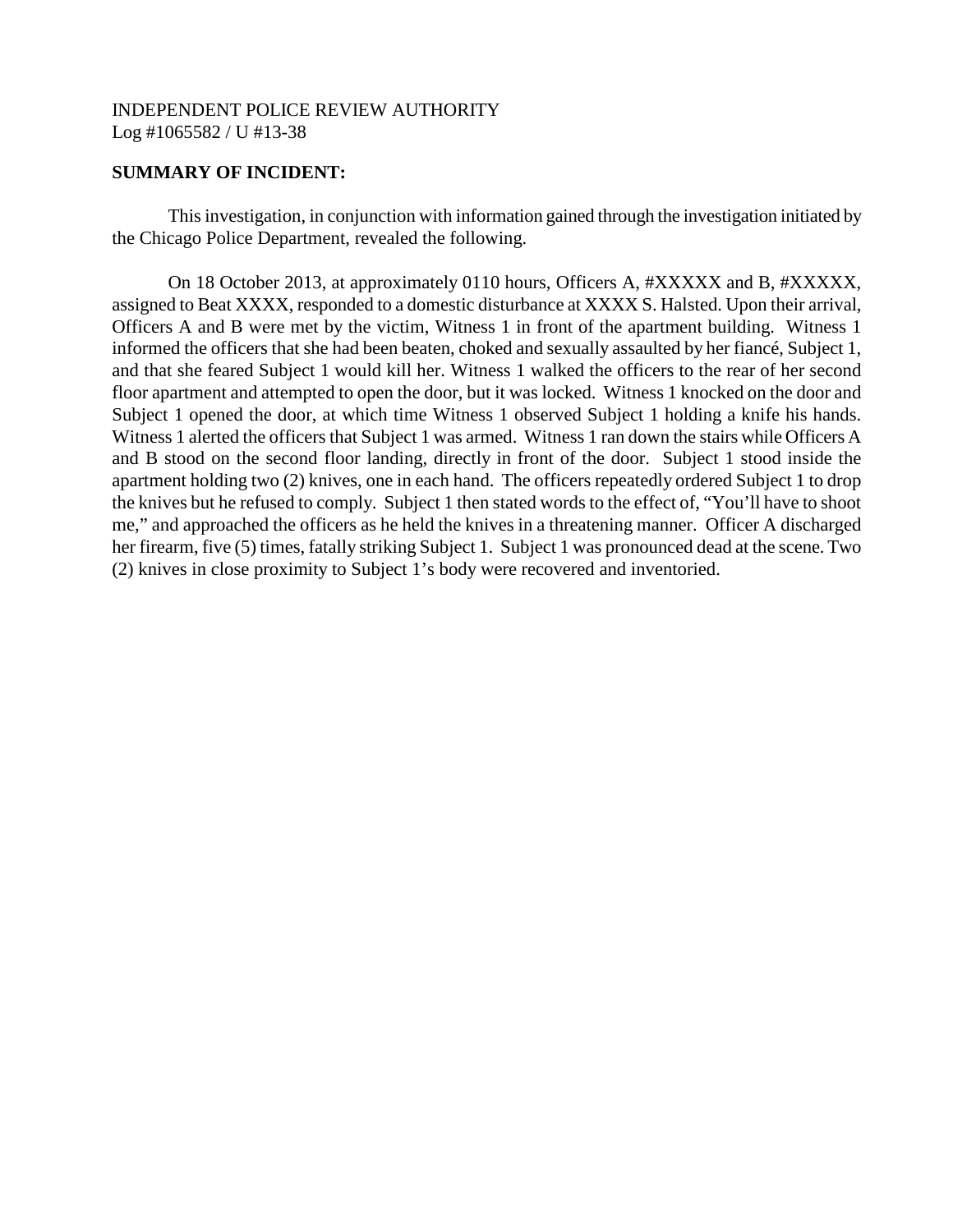# **APPLICABLE RULES:**

### **General Orders**

- G03-02: Use of Force Guidelines
- G03-02-01: The Use of Force Model
- G03-02-03: Use of Force Options
- G03-02-05: Incidents Requiring Completion of a TRR
- G03-02-06: Firearms Discharge Incidents

# **INVESTIGATION:**

The **IPRA Preliminary Report** essentially related the same information as the Summary of Incident of this report. (Att. 58).

In her **statement with IPRA**, on 18 October 2013, **Witness 1**, who identified herself as the fiancé of Subject 1, related an account of the incident which was similar to the facts contained in the Summary of Incident.<sup>[1](#page-2-0)</sup> Witness 1 called the police to her residence because she and Subject 1, who was intoxicated, became involved in a verbal altercation.<sup>[2](#page-2-1)</sup> During the course of the verbal altercation, Witness 1 informed Subject 1 of her plans to get a two (2) bedroom apartment with her daughter, Witness 2, at the end of the month. At that point, Subject 1 became physical with Witness 1 and kicked her in the stomach. Witness 1 opted not to engage Subject 1 and went to bed. Subject 1 grabbed Witness 1, who was laying on her right side and began head butting her from behind. Subject 1 turned Witness 1 over, removed her pants and stuck his hands inside her vagina, which hurt Witness 1. Witness 1 attempted to kick Subject 1 off of her, but was unsuccessful. Subject 1 then turned Witness 1 over and stuck his fingers inside her. Witness 1 was initially able to get away from Subject 1 and informed Subject 1 she was done with the relationship. Subject 1 got on top of Witness 1 and began choking her. Subject 1 raised his fist in the air and stated, "It only takes one hit Witness 1, one hit Witness 1 and I'll kill you." Witness 1 stated that during this time Subject 1 repeatedly called her "cunt," "bitch," and "whore." Witness 1, who could not breathe, was afraid that Subject 1 would kill her, and pounded on the wall in an attempt to get the attention of her daughter, Witness 2. Witness 2 entered the room and attempted to hold Subject 1 back, but was unsuccessful as Subject 1 attacked Witness 1 again. At this point, Witness 3, who is the boyfriend of Witness 2, gave Witness 1 the telephone and Witness 1 called 911. Witness 2 and Witness 3 kept Subject 1 in the apartment. Witness 1 ran down the stairs and met the responding officers upon their arrival. Witness 1 informed the officers what happened. Witness 1 recognized one of the male officers as one of the officers who had responded

<span id="page-2-0"></span><sup>1.</sup> Witness 1 had known Subject 1 for thirty (30) years prior to beginning a dating relationship in July 2012. Witness 1 moved in with Subject 1 in August 2012.

<span id="page-2-1"></span><sup>2.</sup> Witness 1, who consumed six (6) bottles of Miller Lite beer, estimated that Subject 1consumed eighteen bottles of beer.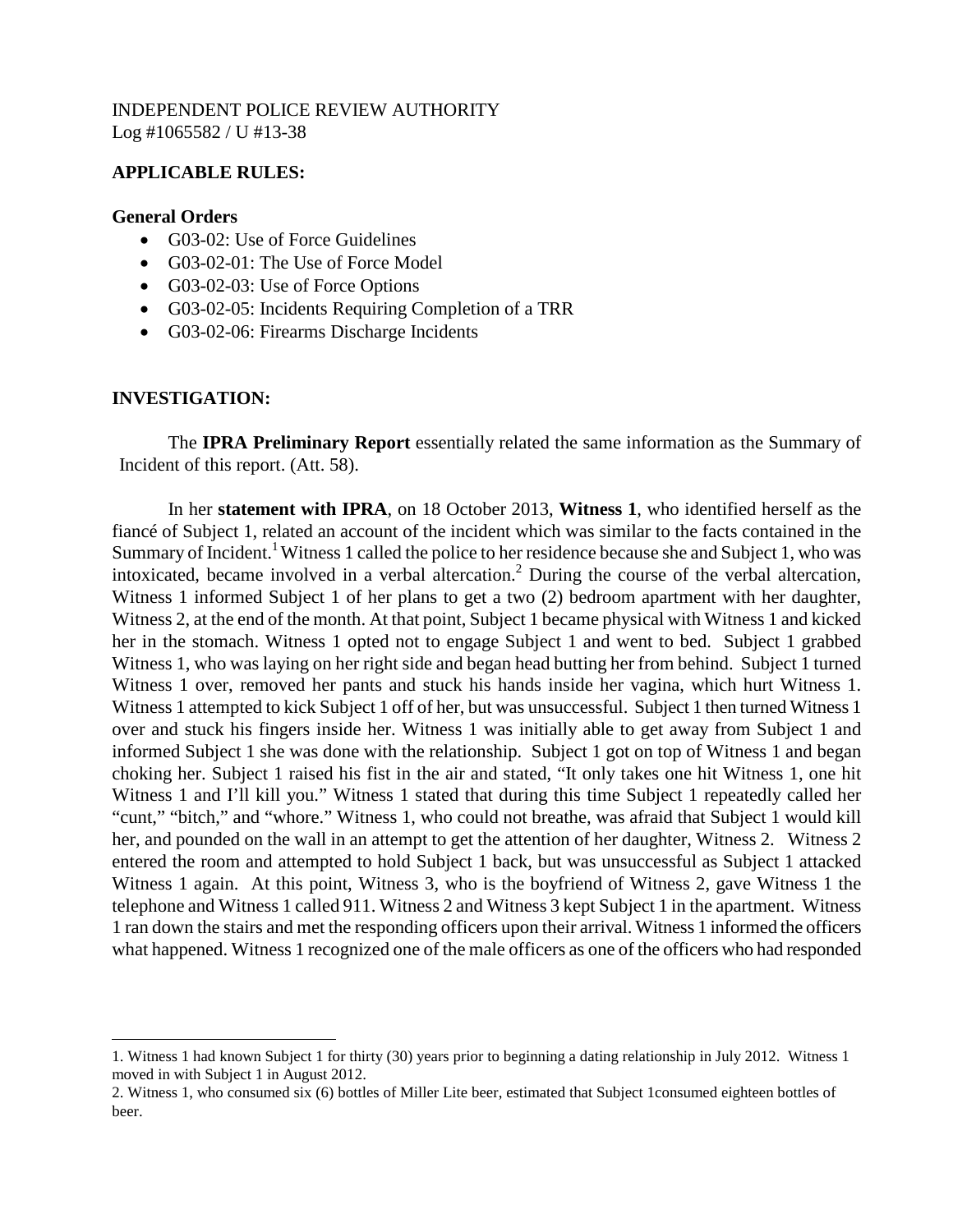toa request for service at the residence approximately one month prior.<sup>3</sup> The officers escorted Witness 1 upstairs to the rear door of her residence. Witness 1, who was positioned between the male officer (Officer B) and female officer (Officer A), attempted to enter the residence but was unable to, as the door was locked. Witness 1 called out for Witness 2 to open the door. Subject 1 opened the door and whenhe stepped back Witness 1 observed Subject 1 to have a knife with a white handle in his hand.<sup>4</sup> The officers instructed Witness 1 to go downstairs. Witness 1 heard Subject 1 state words to the effect of "I don't got nothin' to lose." Witness 1 heard the officers instruct Subject 1 to "drop the knives," which is when she learned Subject 1 had two  $(2)$  knives in his hands.<sup>[5](#page-3-2)</sup> One of the officers directed Witness 1 to go to the front of the building to show the responding units how to get to the residence. Within a minute, Witness 1 heard two (2) shots and ran back upstairs to the residence as her daughter was in the residence. Witness 1 did not observe Officer A discharge her weapon.

According to Witness 1, she had noticed a change in Subject 1's personality since he lost his job in late June/early July. According to Witness 1, Subject 1 had become bitter, angry, miserable, and argumentative. Witness 1 stated that their fighting escalated and, following a physical altercation approximately one month earlier (August 2013) where she sustained a physical injury resulting in a scar, she asked Subject 1 to move out of the residence. Witness 1 and Subject 1 had since reconciled and were again residing together, based on what she described as a change in Subject 1's behavior from the August 2013 incident. Witness 1 stated that during her physical altercation with Subject 1 earlier that evening, she believed he was going to kill her. (Atts. 20, 48).

In a **statement** with IPRA, on 18 October 2013, **Witness 2,** who is the daughter of Witness 1, provided an account of the incident which was similar to the account given by her mother. Witness 2 stated that, at around midnight, she and her boyfriend, Witness 3 were in the process of going to sleep. At that time, they heard Witness 1 and Subject 1 arguing over the remote control. According to Witness 2, she heard a lamp break, followed by her mother pounding on the wall as she called out to her and yelled, "Stop choking me!" Witness 2 entered her mother's room and observed Subject 1 positioned over Witness 1, choking her with his fist raised as if he (Subject 1) was going to hit her (Witness 1). Witness 2 positioned herself between Witness 1 and Subject 1 as Subject 1 continued to threaten Witness 1 by stating words to the effect of, "It only takes one hit." Witness 2 and Witness 3 separated Witness 1 and Subject 1. Witness 1 got dressed and asked for a phone. Witness 2 gave Witness 1 a phone so she could call the police. Witness 2 and Witness 3 kept Subject 1 away from Witness 1, who was able to exit the residence. Subject 1 got dressed and exited the room with a pocket knife. Witness 2 believed that Subject 1 was going after Witness 1 and called out to her. Subject 1 went to the kitchen and took a large kitchen knife out of the drawer. Subject 1 stated "she wants to call

<span id="page-3-0"></span><sup>3.</sup> A Service Call Search conducted for the location of XXXX South Halsted for the time frame of 01Jan2012- 01Jan-2014 confirmed that on 24 July 2013, Officer C responded to a domestic disturbance at the Witness 1/Subject 1 residence.

<span id="page-3-1"></span><sup>4.</sup> During the course of her statement, Witness 1 described the knife that Subject 1 was holding when he opened the door on the date of this incident as a twelve (12) inch kitchen knife with a white handle.

<span id="page-3-2"></span><sup>5.</sup> While Witness 1 did not personally observe Subject 1 to have a pocket knife in his hand when he opened the door on the date of this incident, she stated her daughter was attempting to tell her that Subject 1 had another knife. According to Witness 1, she reported that Subject 1 carries pocket knives on his person to the responding officers when they arrived on scene.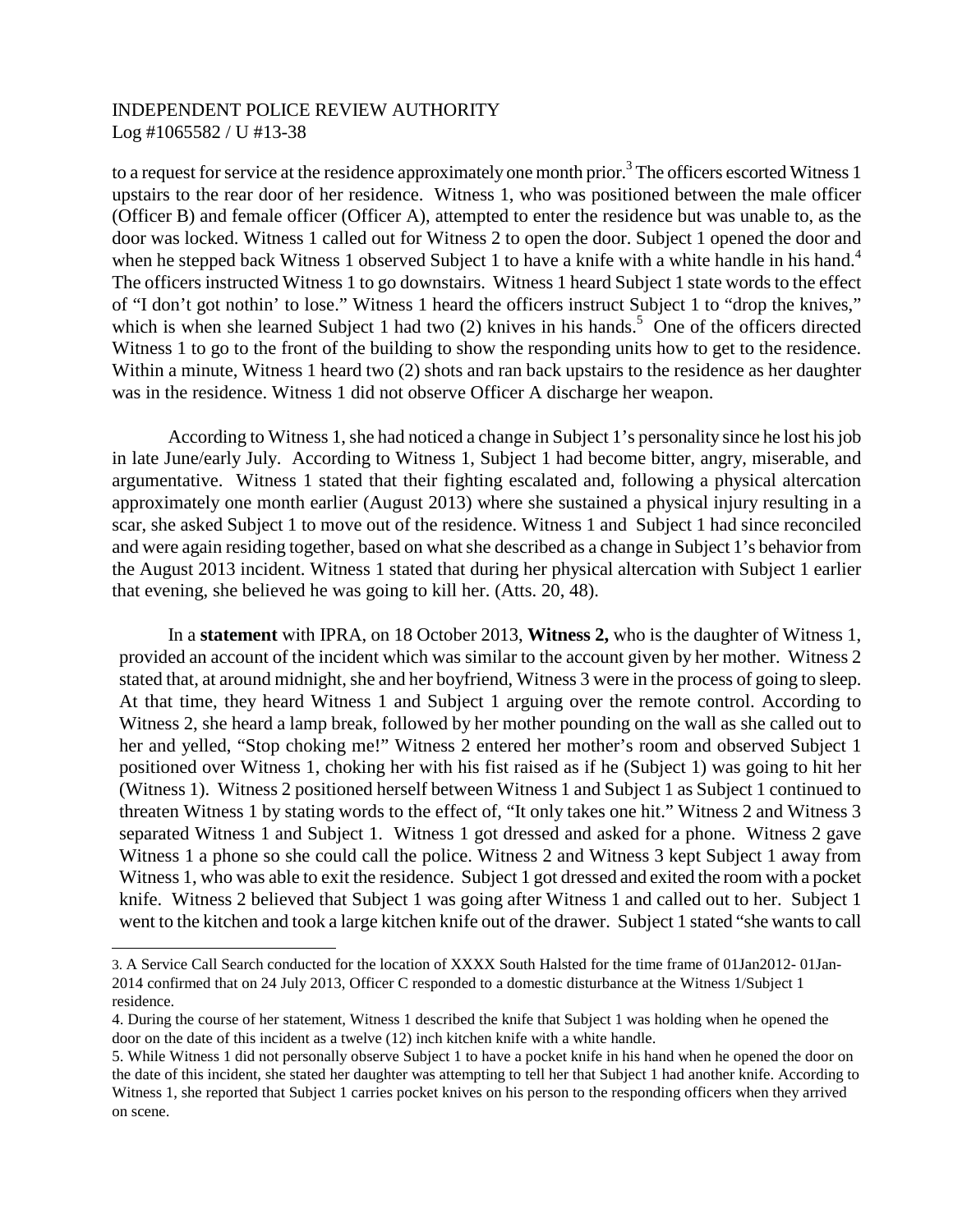the cops, the first cop who comes through the door is gonna get shanked." Subject 1 was agitated and stated he had "nothing to lose," as Witness 3 attempted to calm him down. At that point, Witness 1 knocked on the door. Witness 2 and Witness 3, who were in the kitchen, heard Witness 1 scream, and observed two (2) uniformed officers, one male and one female in the doorway with their guns out. Witness 2 and Witness 3 moved towards the refrigerator, which is in the corner of the kitchen. From that location, Witness 2 could see only the male uniformed officer. The officers repeatedly ordered Subject 1, who had a knife in each hand, to put the knives down, but Subject 1 refused to comply.<sup>[6](#page-4-0)</sup> Subject 1 replied that he had nothing to lose and that he was tired of everything. Subject 1, who still had the knives in his hands, asked the officers, "What if I take two steps?" Subject 1 took one step and again the officers ordered Subject 1 to drop the knives. At this point, Subject 1 took another step towards the officers as he changed his grip on the knives which were now pointing toward the officers. When questioned as to the location of the officers and Subject 1 at this time, Witness 2 placed Officer B at the doorway and Subject 1 an arm's length away. It was at that point, Witness 2 heard two to three (2-3) gunshots but could not see which officer fired. Witness 2 stated she was "freaked out by it all." Following the shots being fired, the officers instructed Witness 2 and Witness 3 to leave, and they complied. (Atts. 23, 49).

In a **statement** with IPRA on 18 October 2013, **Witness 3**, who is the boyfriend of Witness 2, provided an account of the events similar to that provided by Witness 2. Witness 3 described his attempts to calm Subject 1 down throughout the incident. Witness 3 stated that during his attempts to calm Subject 1 down, Subject 1 left the living room area, returned with a "lil switchblade" in his left hand,and stated words to the effect of, ["](#page-4-1)This is what's real."<sup>7</sup> Subject 1 went to the kitchen and returned with a large white-handled cooking knife in his right hand.<sup>[8](#page-4-2)</sup> Subject 1 sat on the couch and stabbed at it with the large kitchen knife. According to Witness 3, Subject 1 opened the door with the two (2) knives in his hands at which time the uniformed officers drew their weapons. The officers, a male and female, repeatedly ordered Subject 1 to drop the knives but he did not comply. Witness 3 heard both officers order Witness 3 to drop his knives. At this point, Subject 1 antagonized and taunted the officers by stating, "I'm going to take two (2) steps and you guys aren't going to shoot me." Subject 1 was ordered not to take the steps, but did not comply. Subject 1 took the first step and the officers pointed their weapons at Subject 1 and told him to stop moving. As Subject 1 took the second step with the knives raised up in a stabbing motion and pointing towards the officers, the female officer discharged her weapon. Witness 3, who was behind the kitchen table at the time, was able to observe Subject 1 advance on the officers. Witness 3 described Subject 1 as being in close range to the officers. Witness 3, who heard two to three (2-3) gun shots, did not see the shots, muzzle flash and/or smoke of any kind. Witness 3 did not know if the male officer also fired his weapon. Witness 3 then observed Subject 1 fall to the ground. The female officer instructed Witness 3 and Witness 2 to leave the residence and they complied. Witness 3 stated that Subject 1 had been drinking on the date of this incident and estimated that Subject 1 consumed five to six (5-6) cans of Miller Lite beer. Witness 3 was not afraid of Subject 1 despite observing him choke Witness 1. According to Witness 3, while he did not believe that Subject 1 would harm him or Witness 2, based on Subject 1' antagonizing the officers, while in such close

<span id="page-4-1"></span><span id="page-4-0"></span><sup>6.</sup> According to Witness 2, at this time the blades of the knives were pointed up, not at the officers.

<span id="page-4-2"></span><sup>7</sup> Witness 3 described the pocket knife as four to five (4-5) inches in length.

<sup>8.</sup> Witness 3 described the large kitchen knife as being approximately one (1) foot in length.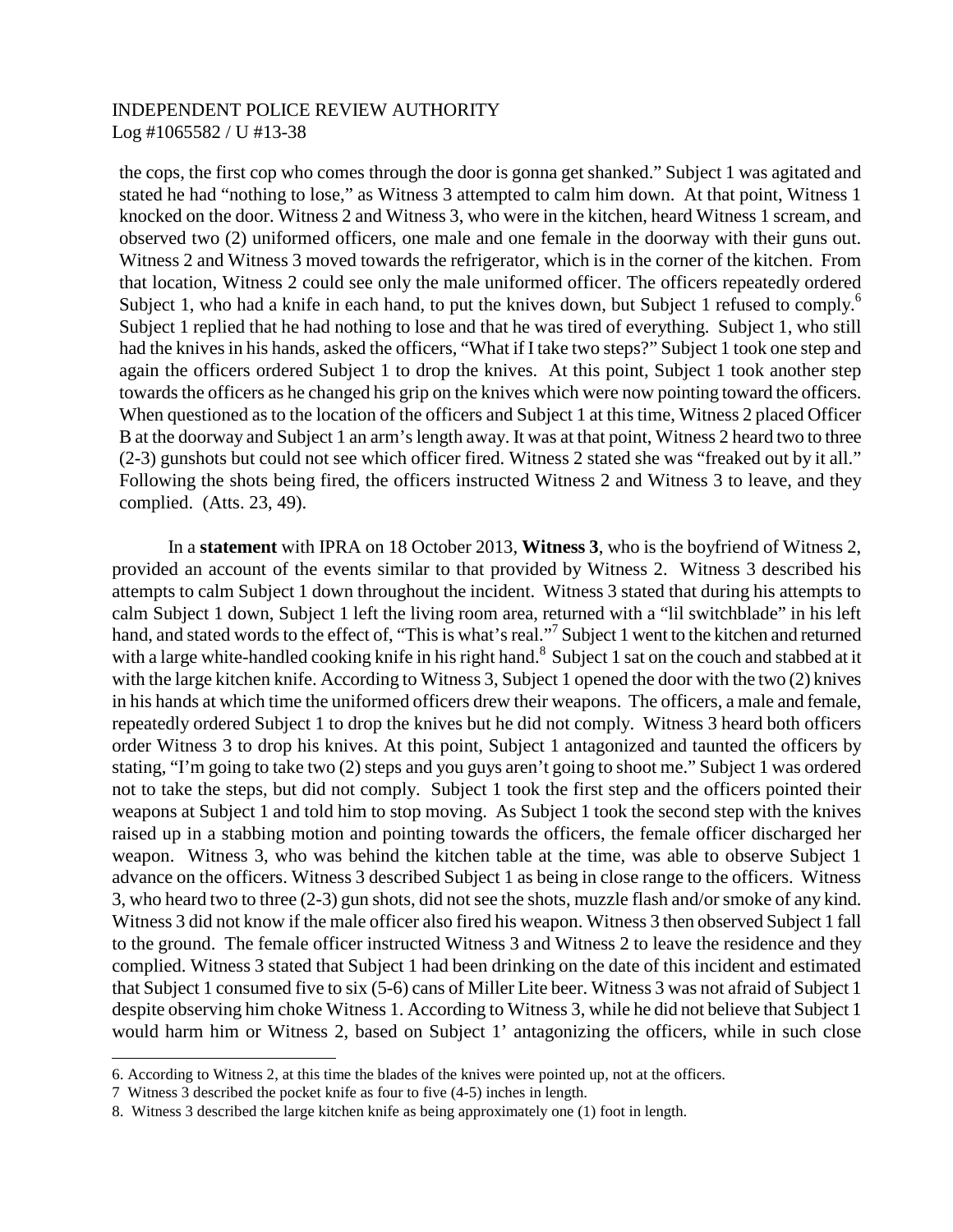proximity to them, he did believe that Subject 1 would stab the officers when he took the steps. (Atts. 31, 32, 50).

In a **statement** with IPRA, **Witness 4**, who resides at XXXX South Halsted Street, on the 2<sup>nd</sup> floor, related that, on the date of this incident, he called 911 after he heard his neighbors engaged in an argument. Witness 4 heard the verbal argument between Witness 1, Subject 1 and Witness 2, and what he described as "troubling things" (i.e., kicking the walls), which is why he placed his initial call to 911. Witness 4 heard the door open twice, but does not know who entered or exited. Witness 4 then heard Witness 1 return, knock on the door to her residence, and begin speaking to Subject 1 in a much different tone than Witness 4 had heard prior. Witness 4 then heard the door open but could not provide any details as to who opened the door or who entered. Witness 4 then heard a scream and four (4) shots. Witness 4 called 911 a second time. The police arrived on scene and Witness 4 provided a statement to the police. (Atts. 27, 51).

A **canvass** conducted in the vicinity of the incident did not produce any additional witnesses to the police-involved shooting.<sup>[9](#page-5-0)</sup> (Atts. 12, 13).

The related **Department Reports**including General Offense Case and Supplementary Reports HW497-234 (Aggravated Assault to Police Officer), HW XXX-XXX (Aggravated Criminal Sexual Assault) and HX XXX-XXX (Justifiable Homicide) provide accounts of the incident which are consistent with the facts contained in the Summary of the Incident. (Atts. 8, 14, 17, 18, 63-66, 73).

The **Tactical Response Reports (TRR)** of Officers A and B were obtained and incorporated into this report.[10](#page-5-1) Officers A and B identified Subject 1 as a Passive Resister (failing to follow verbal direction), who escalated to an Active Resister (lunging at officers) who rose to the levels of Assailant: Assault (imminent threat of battery), Assailant: Battery (attack with weapon), and Assailant: Deadly Force (weapon). Officers A and B utilized member presence and verbal commands when they initially encountered Subject 1. After Subject 1 escalated to the level of an Assailant: Deadly Force, Officer A discharged her firearm, a 45.caliber Smith and Wesson Model 5943, five (5) times. (Atts. 4-7).

The **Office of Emergency Management and Communications (OEMC)** recorded transmissions and related Event Queries were obtained and incorporated into this investigation. **Event XXXXXXXXXX** documented that on 18 October 2013 at 0110 hours, Witness 1 contacted OEMC and reported that she was at the location of XXXX South Halsted, #XX, and involved in a dispute with her boyfriend, who was repeatedly hitting her. In the remarks section, there is no indication of guns or other weapons present. **Event XXXXXXXXXX** documented that on 18 October 2013, at 0112 hours, Witness 4 contacted OEMC and reported that a couple was arguing at the location of XXXX South Halsted, #XX. In the remarks section, it is indicated that Witness 4 would show the police the

<span id="page-5-0"></span><sup>9.</sup> Members of the Detective Division secured footage from Taqueria XXX XXXXXX, located at XXXX South Halsted, which was inventoried (Inv. No. XXXXXXXX). The footage does not capture any of the events that occurred near the doorway or inside the residence of XXXX South Halsted Street. (Atts. 36, 37, 40).

<span id="page-5-1"></span><sup>10.</sup> The Officer's Battery Reports of Officers A and B were also obtained and incorporated into this investigation.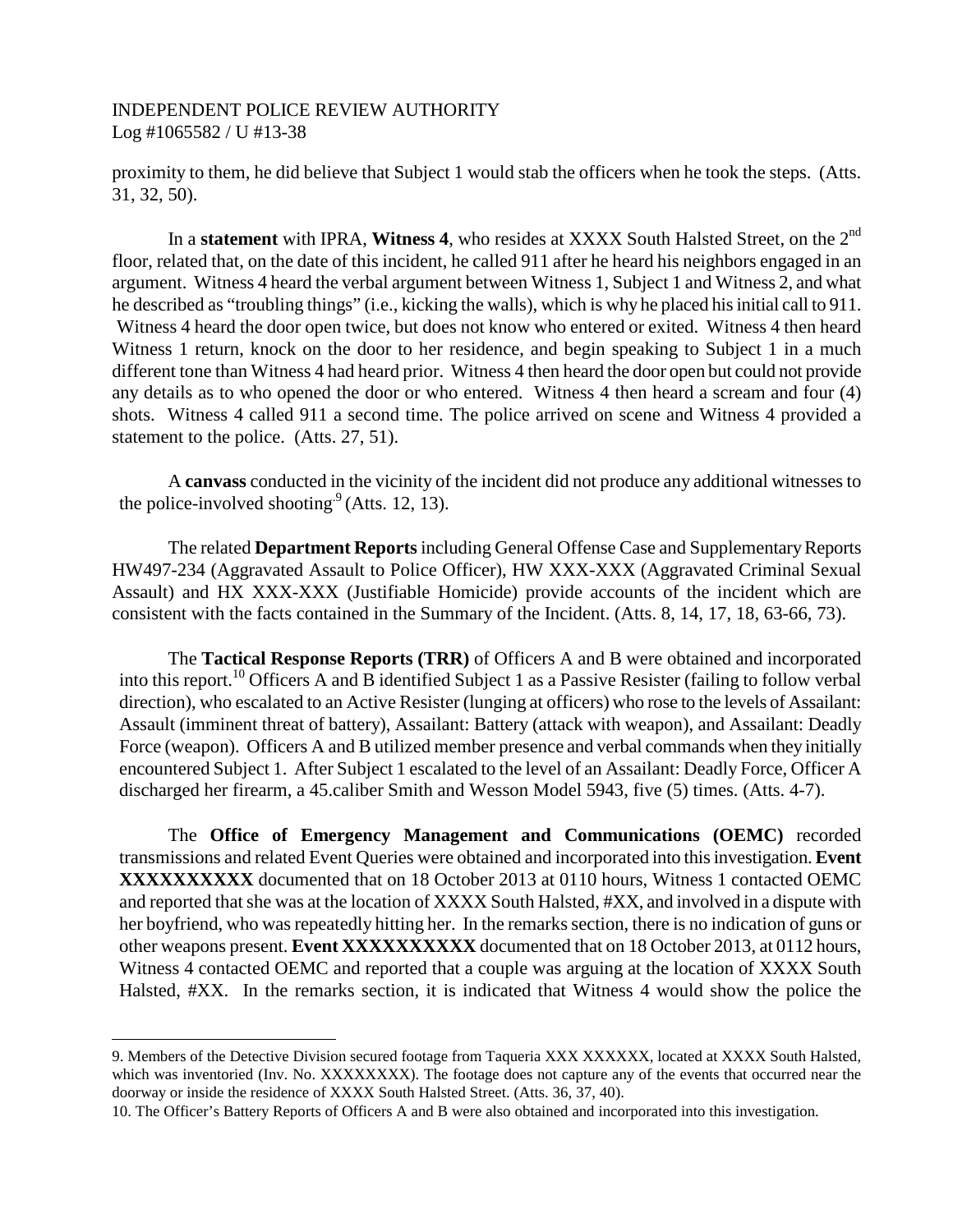apartment and instructions to enter through the side door next to the Mexican Restaurant.<sup>11</sup> [\(](#page-6-0)Atts. 9-11, 44-47, 60).

The **CPD Forensic Services Division Records** (Crime Scene Processing Reports, Video of Scene, Evidence Technician Photographic Records and Inventory Sheets) were obtained and incorporated into this investigation. Two (2) knives: (1) knife with black and chrome handle (4 inch blade) and one (1) large butcher knife with a white handle (12 inch blade) were recovered at the scene and inventoried (Inv. XXXXXXXXXXXXXXXX).



Officer A's firearm was recovered and inventoried for further forensic testing. (Atts. 41-43, 54, 55, 70).

**Illinois State Police (ISP) Division of Forensic Services Reports** documented the examination of recovered ballistic evidence in comparison to the firearm belonging to Officer A. The ISP report

<span id="page-6-0"></span><sup>11.</sup> The OEMC Event Query XXXXXXXXXX identified Beat XXXX (Officers C #XXXXX and D #XXXXX) as being on scene during the course of this incident.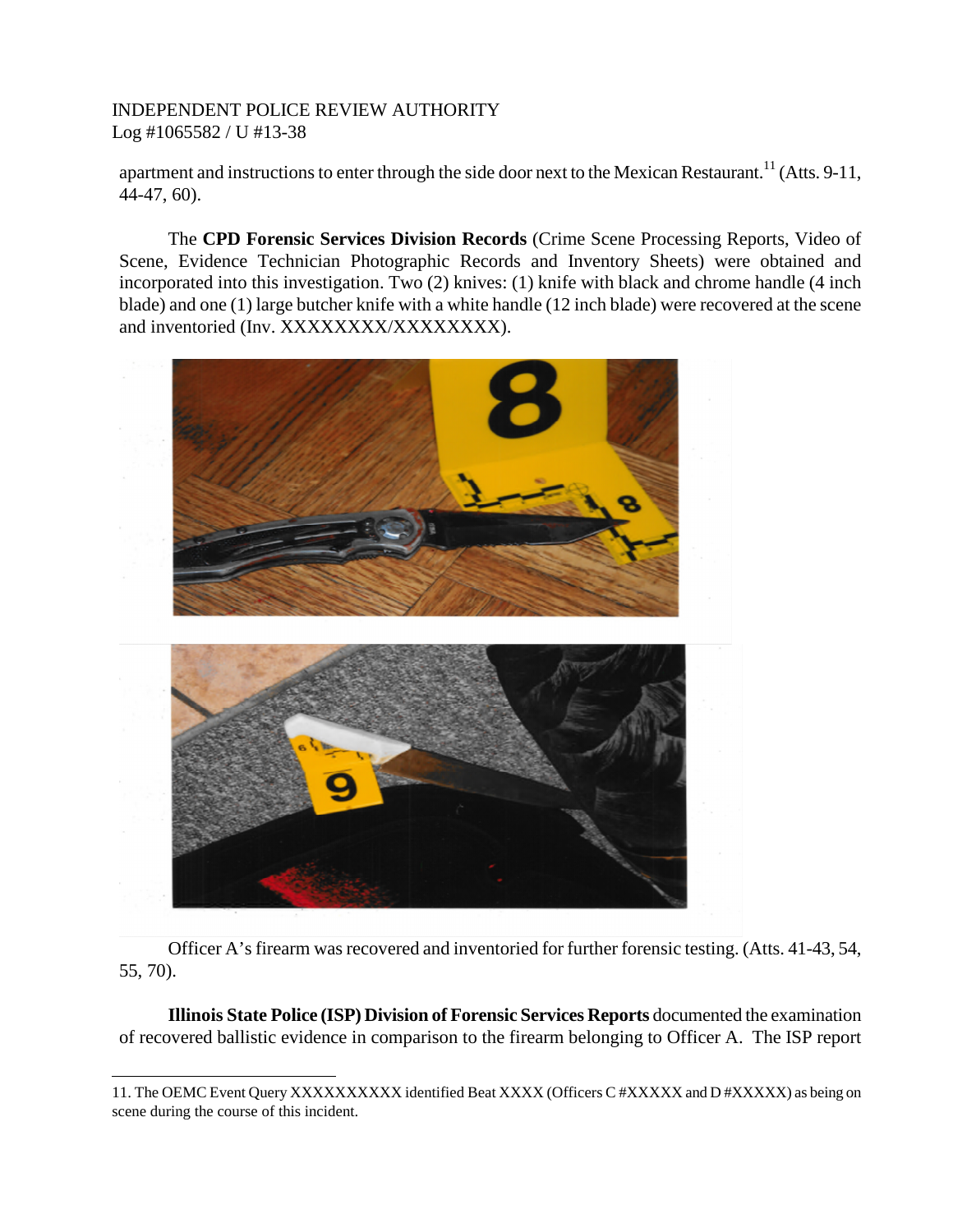indicated that the recovered Winchester 9mm Luger +P fired cartridge cases and fired bullets were fired from Officer A's weapon (Smith &Wesson, model5934, 9mm). Officer A's weapon was test fired and found to be in firing condition. (Att. 68).

The **Chicago Fire Department Ambulance Report** documents that Subject 1 was found unresponsive and dead on arrival. (Att. 16).

The **Cook County Medical Examiner Postmortem Report** (213 OCT 2013) documents Subject 1's cause of death as multiple gunshot wounds. Subject 1 sustained four (4) through and through gunshot wounds (GSW): one (1) to the anterior chest, involving the heart and left lung, one (1) to the anteromedial right thigh and two (2) to the anteromedial left leg. The point of entry for all GSWs was front of body. Toxicology reports confirm that Subject 1' blood alcohol content (BAC) was .114g/Dl. and was negative for the presence of bath salts/stimulants/designer drugs.<sup>[12](#page-7-0)</sup> The Cook County Medical Examiner Postmortem Photographs depict the gunshot wounds as documented in the Postmortem Report. (Atts.70-72).

A **Service Calls Search** was conducted for the location of XXXX South Halsted for the timeframe of 01 January 2012 through 18 October 2013. Including this incident, there were twelve calls for service, which correspond to four separate domestic disturbance incidents involving Witness 1 and Subject 1. In two of the prior domestic disturbances, calls were made to OEMC by tenants of the location of XXXX South Halsted Street, who reported arguing from the second floor rear (the Witness 1/Subject 1 residence). On 09 August 2013, a call was placed to OEMC requesting EMS to the location of XXXX South Halsted Street for a female with a head injury.<sup>1[3](#page-7-1)</sup>

In a statement with IPRA, on 20 July 2016, **Witness Officer C #XXXXX** provided his account of this incident. On the date and time of this incident, Officers C and D responded to a call of a domestic disturbance at the location of XXXX South Halsted. Upon inquiry, Officer C recalled that he had previously been at the location of XXXX South Halsted.<sup>[14](#page-7-2)</sup> Officer C recalled that his prior encounter at the location (XXXX South Halsted) was related to a Domestic Disturbance as well. Officer C stated that he and Officer D arrived before the assigned unit (Officers A and B). Officer C, who recalled being at the address from the prior Domestic incident, exited his vehicle and spoke with the female caller (Witness 1). Witness 1 informed Officers C and D that while she was trying to sleep

<span id="page-7-0"></span><sup>12.</sup> Chief Medical Examiner Ponni Arukumar, M.D., who conducted the Postmortem Examination of Subject 1, stated that based on Subject 1's behavior (i.e. engaging in domestic violence and approaching the police with a knife in each hand) she opted to send Subject 1's blood for additional toxicology testing.

<span id="page-7-1"></span><sup>13.</sup> Based on Witness 1's statement to IPRA, it is reasonable to conclude that this is the physical altercation during which she was injured which she reported.

<span id="page-7-2"></span><sup>14.</sup> Officer C was shown Event Inquiry XXXXXXXXXX from 24 July 2013, which identified his unit as being present at the location of XXXX South Halsted relative to a Domestic Disturbance. Officer C heard arguing from the apartment and repeatedly knocked on the door, receiving no response. As Officer C was leaving, Subject 1, who Officer C described as large in stature, came to the door, swearing and screaming, "What are you doing at my door. Why are you here? Why are you bothering me? Get off my porch." Officer C took Subject 1's actions as intimidating and informed him if he did not cease his actions he would be arrested for making a disturbance. While Officer C did not see Witness 1 on the date of 24 July 2013, he heard her speaking from inside the residence.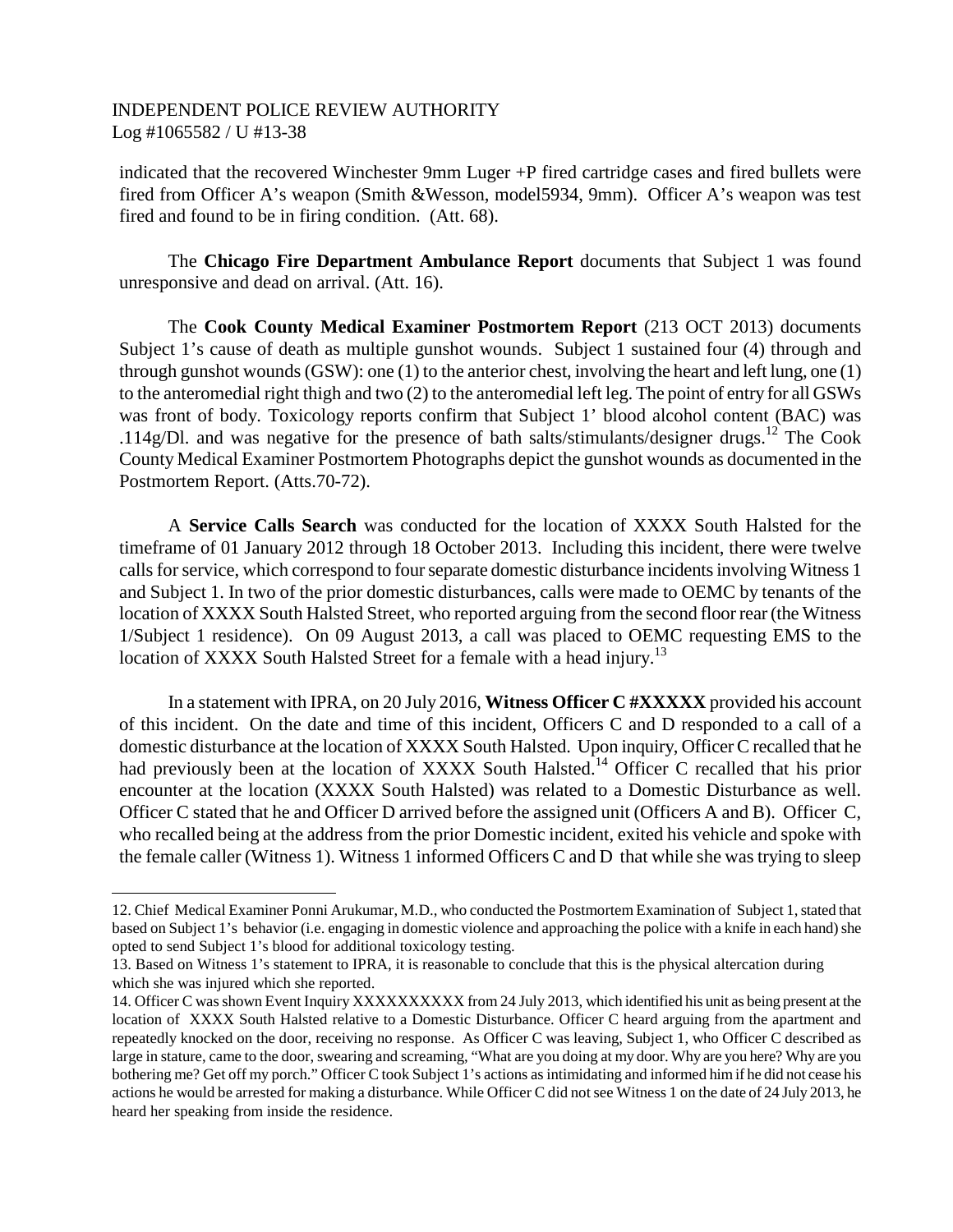her fiancée (Subject 1) fought with her, forced himself on her and attempted to have sex with her. Witness 1 fought Subject 1 off with the assistance of her daughter (Witness 2) and her daughter's boyfriend (Witness 3). Witness 1 was able to exit the residence and call 911. Witness 1 informed Officer C that Subject 1 was still upstairs in the apartment with Witness 2 and Witness 3 and that Subject 1 might have weapons. At some point, while Witness 1 was explaining what occurred to Officers C and D, Officers A and B arrived on the scene. Officer C and D had a brief discussion with Officers A and B and informed them of the information that Witness 1 provided. Officer C also informed Officers A and B that he had been at the location prior and of his previous interaction with Subject 1, who he described as aggressive and being intimidating in nature. Officer C did not recall if Witness 1 had any visible injuries and stated that if he observed any injuries he would have called for an ambulance.

Officers A and B went up the narrow staircase to the second floor rear apartment followed by Officers C and D. Officer C estimated that the width of each stair was approximately two to two and a half feet. According to Officer C, while it would have been possible for two officers to be on the same stair, it would have been tight and the officers would have been shoulder to shoulder. Witness 1, who was initially behind Officers C and D, went to the locked door and called for Witness 2 to open the door. The door opened and Witness 1 screamed "he's got a knife," and ran back down the stairs. Officers A and B drew their weapons and ordered Subject 1 to put the knife down. Officer C was approximately five (5) steps or eight (8) feet from where Officers A and B were on the landing. Officer C had an unobstructed view of Officers A and B but could not see Subject 1. Upon hearing Officers A and B state words to the effect of put down the knife, Officer C drew his weapon, and requested an officer with a taser to the location via radio. Officer C stated that he called for a taser in anattempt to use a non-lethal alternative to subdue Subject 1[.](#page-8-0)<sup>15</sup> Officer C reported during this time Officer D was behind him and several stairs down from where he was positioned, ensuring Witness 1 did not become involve herself in the incident.

Officer C, who remained on the middle landing for the duration of this incident, heard the verbal exchanges between Subject 1 and Officers A and B. Officer C stated he repeatedly heard Officers A and B order Subject 1 to drop the knives and heard Subject 1 repeatedly refuse to do so. Officer C had a clear and unobstructed view of Officers A and B but was unable to see Subject 1. Officer C stated that the officers on the scene were aware that Witness 1's daughter (Witness 2) and daughter's boyfriend (Witness 3) were inside the apartment because Witness 1 had so informed them during their initial conversation with her upon arrival. Officer C recalled hearing Subject 1 ask Officers A and B what would occur if he advanced and took a step towards the officers, but could not see Subject 1 from his location on the stairs. It was at this point that Officer C observed Officer A discharge her weapon five times. Officer C notified OEMC that shots were fired. Once Witness 2 and Witness 3 exited the apartment, Officer C entered the apartment. Officer C recalled observing the large kitchen knife on the floor near the entrance and Subject 1 laying seven to eight feet from the entryway with a knife in his left hand. Officer C removed the knife from Subject 1's hand, placed it on the table, handcuffed Subject 1 and called for EMS. After Officer C provided his account of the incident to IPRA, he was

<span id="page-8-0"></span><sup>15.</sup> Officer C reported that the officer(s) with the taser(s) arrived post incident.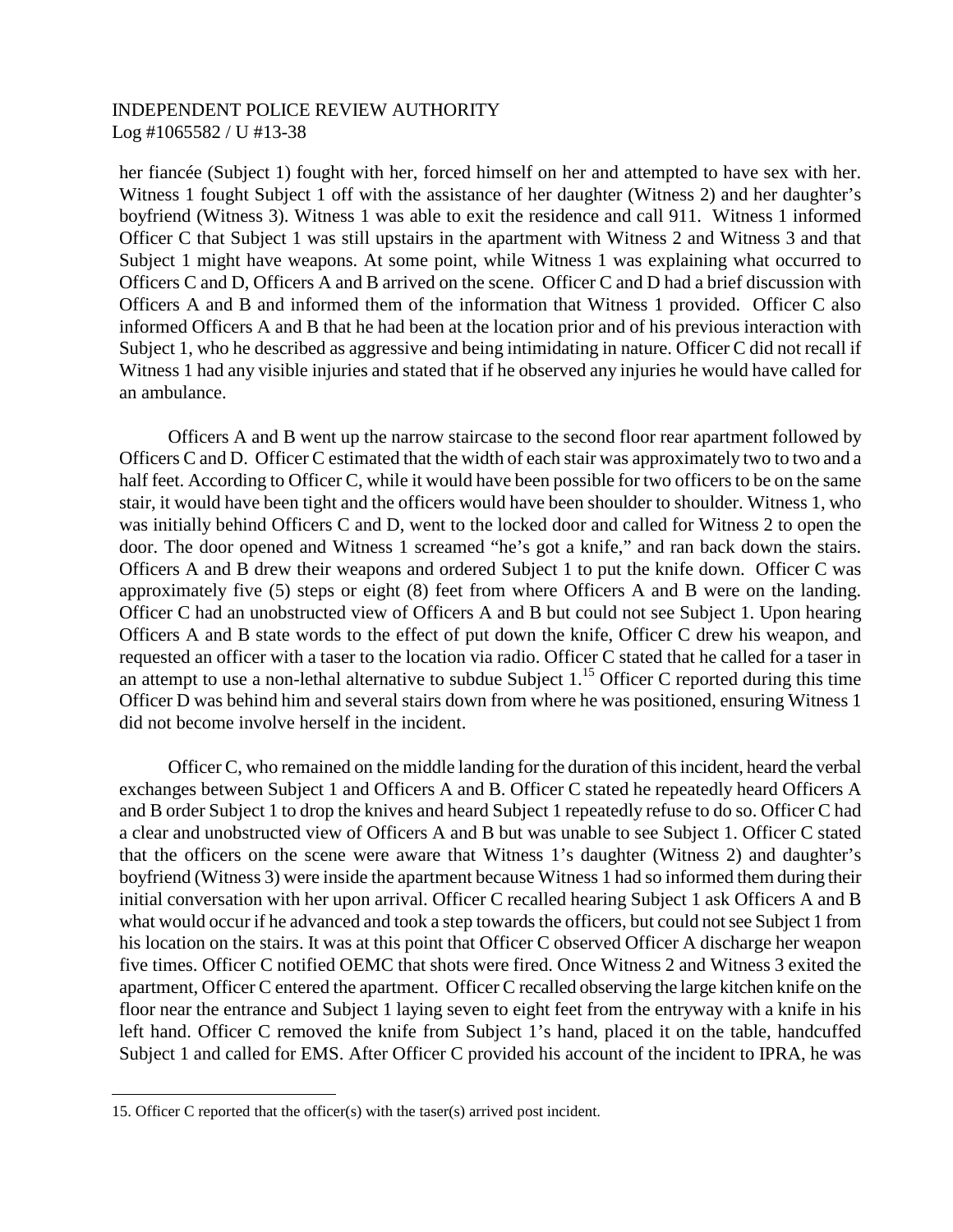provided the opportunity to review Detective Supplementary Report HWXXXXXX relative to the information he provided to the Detectives post incident. Officer C found it to be a true and accurate account of the information he provided. (Atts. 88, 91)

In his statement to Detectives post incident, Officer C reported that one month prior he responded to a disturbance call at the Witness 1/Subject 1 residence. Officer C described Subject 1 as a large statured Hispanic male, who was aggressive and threatening during their interaction. When Officers C and D arrived at the Witness 1/Subject 1 residence, Witness 1 was hysterically crying and visibly shaking. Witness 1 reported that she was beaten, choked and sexually assaulted in the bedroom by her fiancée, Subject 1. Witness 1 reported that Subject 1 had knives in the apartment and that she was in fear that Subject 1 would kill her. Witness 1 was worried that Subject 1 would hurt and/or kill her daughter, Witness 2, and her daughter's boyfriend, Witness 3.

In a statement with IPRA on 20 July 2016, **Witness Officer D #XXXXX**, provided his account of this incident. Officer D stated that, to the best of his recollection, 18 October 2013 was his first time to the location of XXXX South Halsted. When Officers C and D arrived at the location of XXXX South Halsted on the date of this incident, they were met by the caller (Witness 1) who informed them she had a fight with her boyfriend/fiancée. While Witness 1 was informing Officers C and D what occurred, the assigned officers (A and B) arrived on scene. Witness 1 repeated the information she initially provided to Officers C and D to all four (4) officers. After a brief exchange of information, the officers relocated to the back of the location to access the stairs to the second floor. Officer D, who was on the stairs behind Officer C, estimated his distance from Officers A and B and Witness 1 as ten (10) feet without a clear view into the residence.

From his location on the stairs, Officer D heard Officers A and B state words to the effect of "Drop the knife, drop the knife, step back," multiple times. During this time, Officer C went on the radio and requested an officer with a taser to the location. Officer D opined that Officer C requested a taser as he felt the need to have a taser available because Subject 1 had knives in his hands. Officer D recalled instructing Witness 1 to go back to the street and wait for the additional units to arrive so she could direct them to the rear of the building. As Officer D began to walk back up the stairs, he heard shots fired but did not know who fired the shots and/or the specific number of shots he heard. Officer D recalled that Officer C made the notification of shots fired and requested an ambulance. At this time, Witness 1 attempted to run up the stairs and the two teenagers that were in the apartment (Witness 2 and Witness 3) exited the apartment. Officer D escorted Witness 2, Witness 3 and Witness 1 down the stairs and remained with the group for the duration of his time at the location. Officer D stated that he was not closer than ten (10) feet from the location where Officers A and B were and he never entered the residence. After Officer D provided his account of the incident to IPRA, he was provided the opportunity to review Detective Supplementary Report HWXXXXXX relative to the information he provided to the Detectives post incident. Officer D found it to be a true and accurate account of the information he provided. (Atts. 89, 90).

In his statement to Detectives post incident, Officer D reported that prior to Officers A, B, C, and himself going up to the Witness 1/Subject 1 residence, Officer C informed them of his prior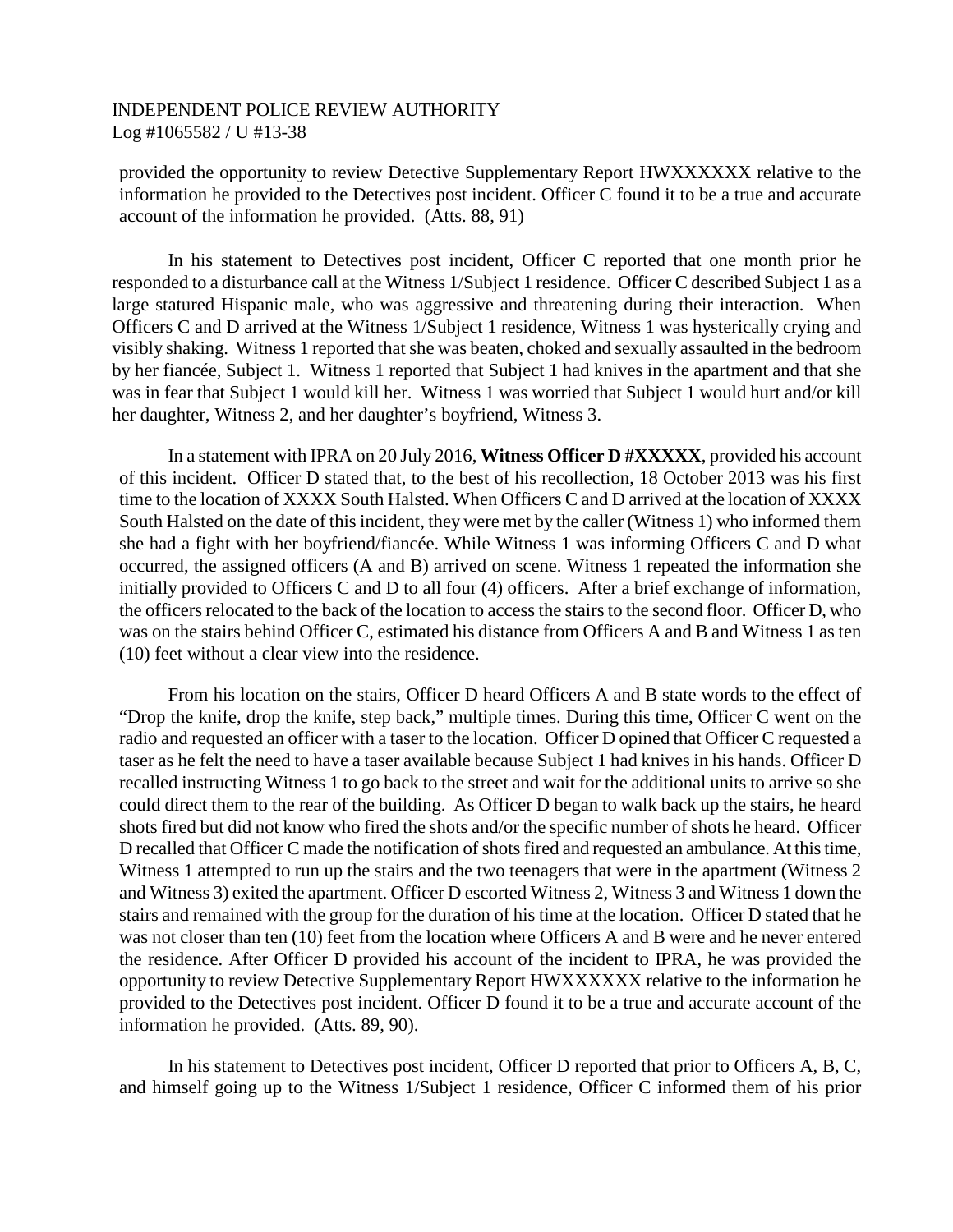interaction with Subject 1, who he described as aggressive and threatening. Officer D also detailed the conversation that he heard between Subject 1 and Officers A and B. Officer D heard the officers repeatedly tell Subject 1 to drop the knives. Officer D also heard the officers state, "Don't do this. It's not worth it," to which Subject 1 responded, "I don't give a fuck what you say bitch. Go ahead and shoot me."

In a **statement** with IPRA, on 18 October 2013, **Witness Officer B, #XXXXX**, provided his account of this incident. Officer B stated that on the date and time of this incident, he and Officer A were working Beat XXXX, in uniform, driving in a marked Department vehicle. Officers A and B received and responded to a Domestic Disturbance call at the location of XXXX South Halsted. Officers A and B arrived on scene and observed the female victim, Witness 1 speaking with Beat XXX (Officers C and D). Officers A and B spoke with Witness 1, who was under duress and crying, and informed officers she wanted the subject, Subject 1, out of the house. Officer C informed Officers A and B to be careful as he (Officer C) had prior interaction with Subject 1, who he described as aggressive and violent. Officers A, B, C, and D accompanied Witness 1 to the rear of her second floor residence. Witness 1 knocked on the door and yelled Subject 1's name. Subject 1 opened the door with two (2) knives in his hands. Witness 1 screamed, "He's got knives!" at which time Officers A and B drew their respective weapons. The officers remained outside the residence, on the landing, and repeatedly ordered Subject 1 to drop the knives, and he did not comply.[16](#page-10-0) Officer B described the landing as being very small and approximately three to four (3-4) to five to six (5-6) feet in width. Officer B estimated that he and Officer A were approximately five to six (5-6) feet from Subject 1 at this time and that Witness 2 and Witness 3 were directly behind Subject 1. According to Officer B, Subject 1 responded to the officers by stating words to the effect of, "I don't give a fuck, you're gonna either shoot me or kill me. I'm not dropping these knives." Officer B replied, "I don't want to do this in front of your kids," to which Subject 1 replied, "Those aren't my kids, those are her kids." Officer B asked Subject 1 if he wanted to die. Subject 1 told Officers A and B, "I'm going to take two (2) steps," and lunged towards Officer B with knives raised, closing the distance between them. Officer A discharged her weapon. Officer B did not discharge his weapon, as Officer A, Witness 2, and Witness 3 were in his line of fire. Officer B described that Officer A, who is left hand dominant, had a straight line of sight for Subject 1. According to Officer B, Officer A reacted quicker than he did. Officer B did not recall the specific number of shots Officer A fired. Officers A and B repeatedly ordered Subject 1 to drop the knives and he did not comply. Officer C, who was outside the residence when Officer A fired her weapon, entered the residence, and handcuffed Subject 1. Officer B did not know how the second knife came to be on the kitchen table. Officer B did not touch either of the knives. One of the officers on the scene requested an ambulance for Subject 1. Officer B reported that neither he nor Officer A ever entered the residence and that, at the time Subject 1 lunged towards himself and Officer A, he was at the threshold of the doorway. (Atts. 35, 53).

In his statement to the Detectives post incident, Officer B reported that from his location at the threshold of door, he observed Witness 2 and Witness 3 crouched behind Subject 1, holding each other, crying and telling Subject 1 to stop. Officer B described Subject 1 as enraged as he began swinging and

<span id="page-10-0"></span><sup>16.</sup> Officer B described one of the knives as a kitchen butcher knife with a 10-12 inch blade.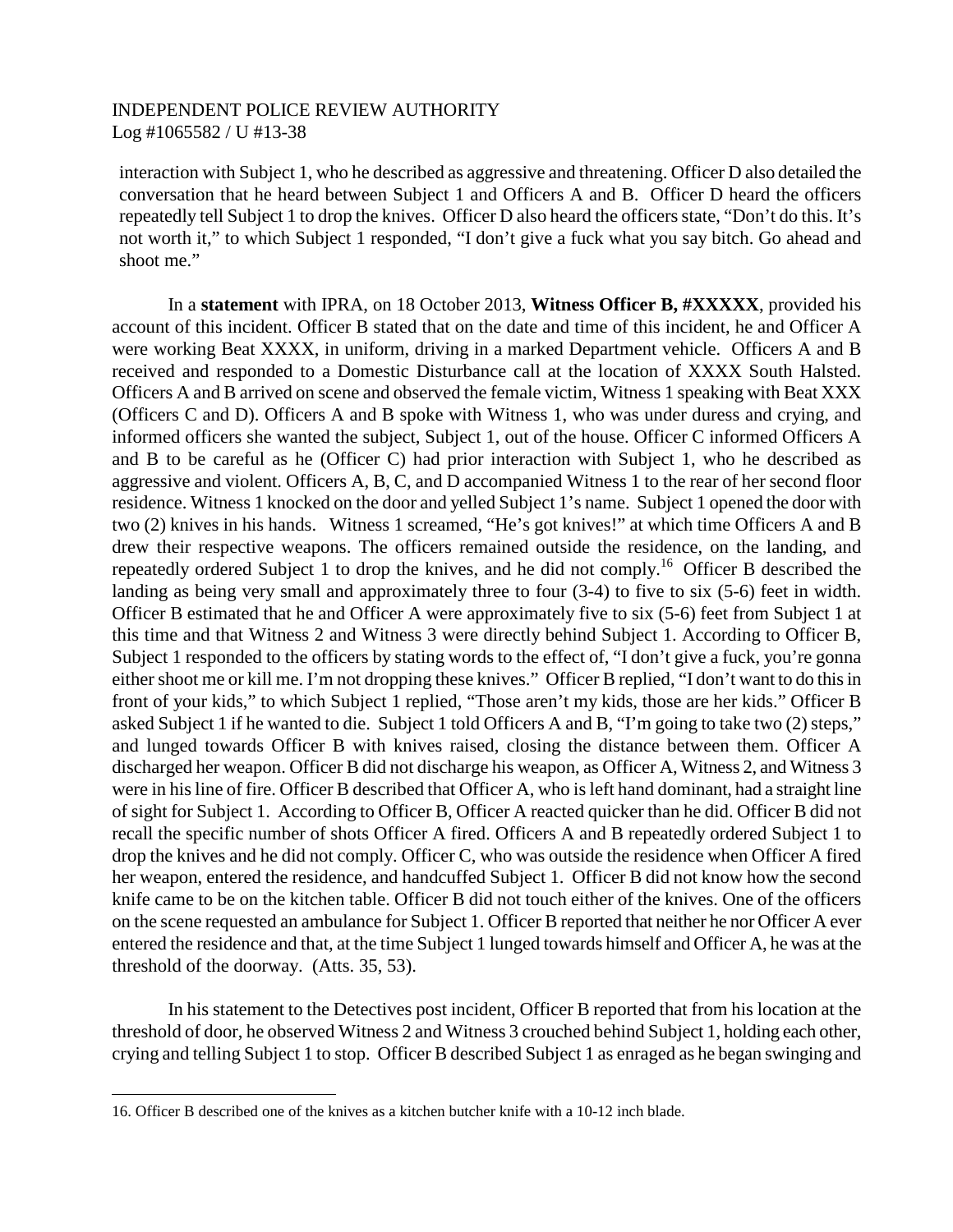thrusting the knives in a stabbing motion. Officer B estimated that when Subject 1 advanced on Officer A and himself, the distance was within two to three (2-3) feet. Officer B further reported that despite being in fear of his partner and himself being stabbed and/or attacked by Subject 1, he did not fire because he feared striking Officer A and/or Witness 2 and Witness 3.

In a **statement** with IPRA, **Involved Officer A, #XXXXX,** provided her account of the incident.<sup>[17](#page-11-0)</sup> Upon Officer A's arrival at the location, she and her partner, Officer B spoke briefly with Witness 1. As Officers A, B, C, and D approached the gangway; Officer C reported that he had been to the residence prior and that Subject 1 was large in stature and aggressive. Officers A and B acknowledged the information provided by Officer C and proceeded to the apartment. Officer A, who remained on the landing with Officer B during this incident, described the landing of the residence as very small and confined. Officer A estimated the distance between Subject 1, Officer B and herself as less than five (5) feet. According to Officer A, when Subject 1 raised the two (2) knives with blades pointed towards her and Officer B, she was immediately in fear of her life. Officers A and B repeatedly ordered Subject 1 to drop the knives, but he did not comply. Both Officers A and B attempted to reason with Subject 1, but were unsuccessful. When Officer A told Subject 1, "Think of your family," Subject 1 replied, "I don't give a fuck about my family, you fucking bitch." Officer A described observing the rage in Subject 1's face and believing the Subject 1 was going to kill her. Officer B and Subject 1 engaged in a conversation during which Officer B told Subject 1 not to take another step. When Subject 1, who had the knives at shoulder height in an attack position, took another step and closed the distance between him and the officers, Officer A discharged her weapon. According to Officer A, she had a clear and unobstructed view of Subject 1 when she discharged her weapon five (5) times. Officer A knew she discharged her weapon five (5) times because she counted each trigger pull. Officer A did not observe Witness 2 and Witness 3 in the apartment from where she was positioned. However, when Witness 1 initially knocked on the door and called out to Subject 1, she mentioned her child as being inside the apartment. Officer A, who is left hand dominant for her firearm, stated she and Officer B were standing side by side, and he was to her left when she discharged her weapon. Officer A repeatedly ordered Subject 1 to drop the knives as she discharged her weapon, but Subject 1 did not comply. An ambulance was called for Subject 1. Officer A was not injured as a result of the incident. (Atts. 39, 52).

In her statement to the Detectives post incident, Officer A stated that when the door to the Witness 1/Subject 1 residence opened and she initially observed Subject 1 with a knife in each hand and a "crazed" look on his face. Officer A reported that when Officer B was attempting to deescalate the situation and get Subject 1 to drop the knives, she told Subject 1 to think of his family. Subject 1 responded "I don't give a fuck about what you say weto (Spanish slang for "White") bitch." Subject 1 then stated, "You're going to have to kill me," and stepped towards Officer A.

<span id="page-11-0"></span><sup>17.</sup> Officer A's post firearm discharge alcohol and drug testing results were negative for the presence of alcohol and/or drugs. (Att. 59).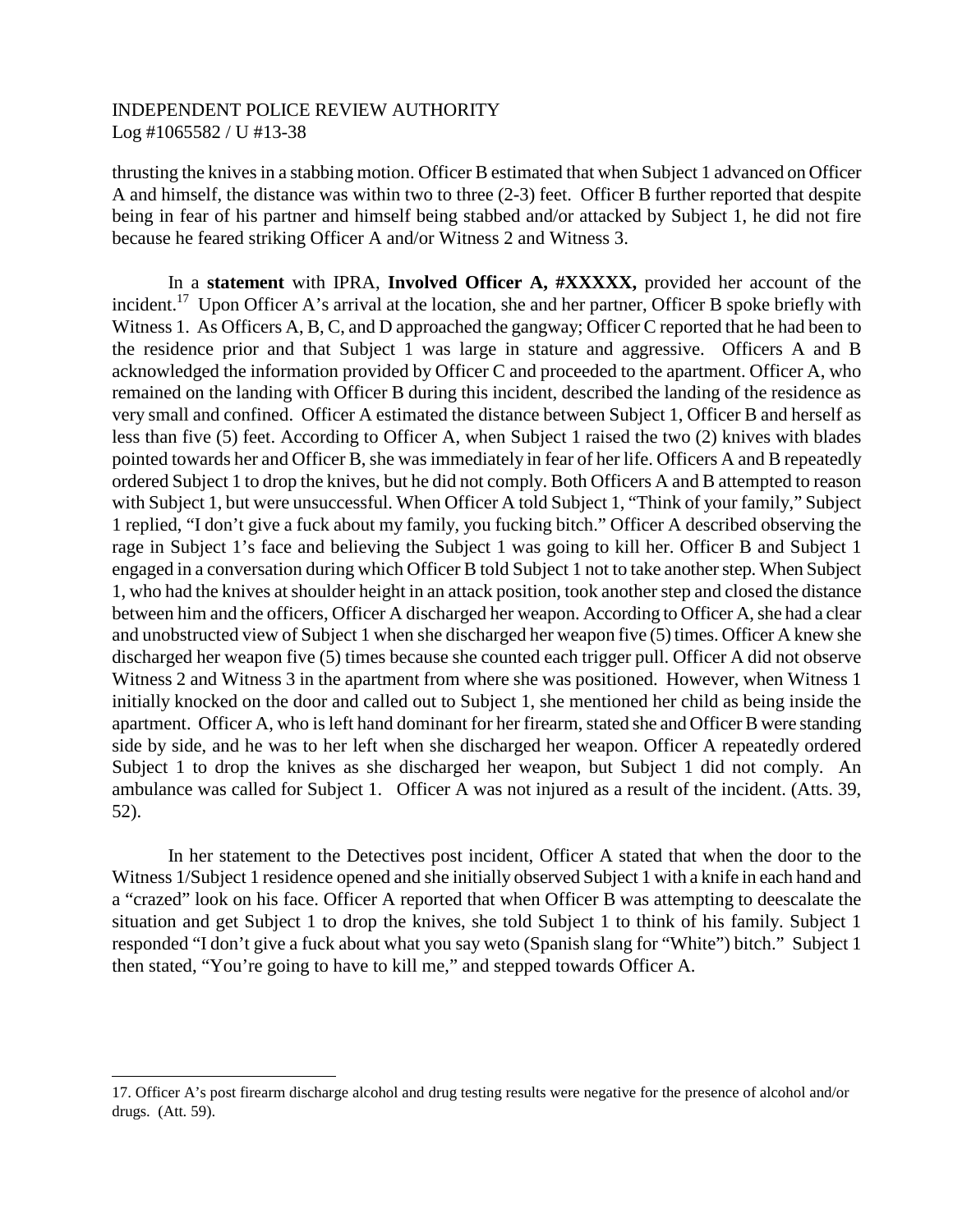# **CONCLUSION AND FINDING:**

Based on the totality of the circumstances, the use of deadly force by Officer A was in compliance with both Illinois State Law and Chicago Police Department Directives. According to General Order 03-02-03, III:

- A. a sworn member is justified in using force likely to cause death or great bodily harm only when he or she reasonably believes that such force is necessary:
	- 1. to prevent death or great bodily harm to the sworn member or to another person, or:
	- 2. to prevent an arrest from being defeated by resistance or escape and the sworn member reasonably believes that the person to be arrested:
		- a. has committed or has attempted to commit a forcible felony which involves the infliction, threatened infliction, or threatened use of physical force likely to cause death or great bodily harm or;
		- b. is attempting to escape by use of a deadly weapon or;
		- c. otherwise indicates that he will endanger human life or inflict great bodily harm unless arrested without delay.

There is more than a preponderance of evidence showing that Officer A was reasonable in his belief that Subject 1 presented an imminent threat of death or bodily injury to the officers and the other individuals present. When Officer A approached the Witness 1/Subject 1 residence he was aware that: (1) Subject 1 had or was in the process of making a violent attack against Witness 1; (2) there were two other individuals inside the residence; and (3) there had been prior incidents involving Subject 1's aggressive and violent actions towards the police. When Subject 1 opened the door to the residence wielding two knives and making verbal threats of assault towards the officers, Officer A attempted to use member presence and verbal commands to diffuse the situation. Subject 1, who was non-compliant, then escalated the situation by advancing towards Officers A and B with knives raised, stating words to the effect of "You'll have to shoot me." Despite Officer A's numerous verbal commands, Subject 1 did not cease his aggressive taunting actions towards Officers A and B. When Subject 1 advanced on Officers A and B, and closed the distance to less than five (5) feet with the knife blades pointed in the officers' direction, Officer A fearing for her safety, the safety of her partner and the civilians on scene, discharged her weapon. Officer A's multiple attempts to use the lowest force options available at the time were insufficient and futile to resolve the situation. None of the officers on scene were equipped with a taser. The rapidly unfolding events did not afford Officer A the time to wait for the requested officer armed with a taser to arrive and attempt to diffuse the situation. It was for the safety of herself, her partner and the two other individuals in the residence that she discharged her weapon. Officer A's use of deadly force was necessary to prevent death or great bodily harm to herself, her partner, Witness 2 and Witness 3.

Based on the totality of the facts and circumstances, Officer A's training and experience would lead her to reasonably believe that Subject 1 posed an immediate threat of death and great bodily harm to the safety of all involved. This investigation determined that the use of deadly force by **Officer A** is